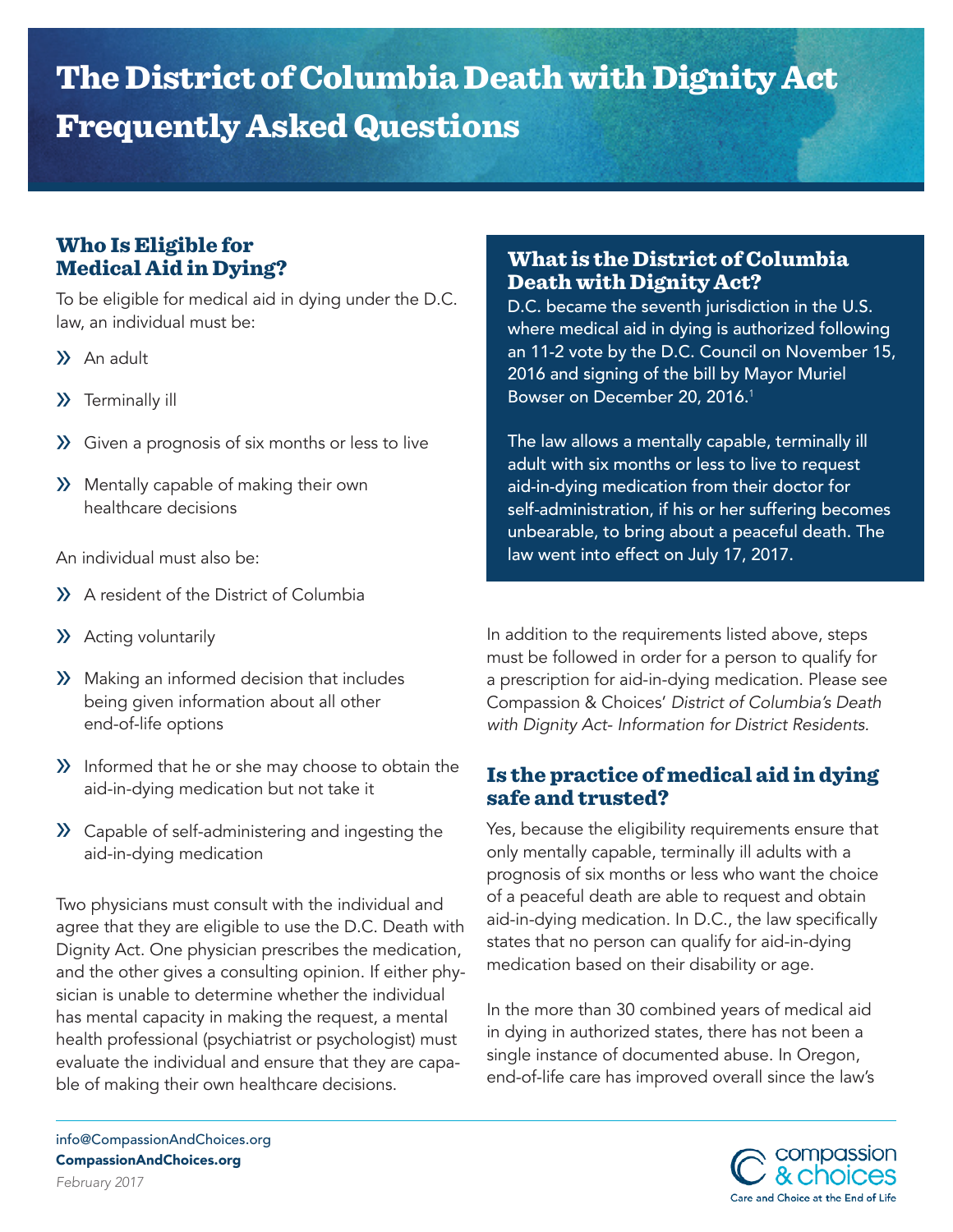implementation, in large part due to the dialogue that medical aid in dying encourages between people and their doctors. Hospice referrals are up, as is the use of palliative care. Oregon now has one of the lowest rates of in-hospital deaths and the highest rates of athome deaths in the nation, and violent suicide among hospice patients has virtually disappeared. Almost two decades of rigorously observed and documented experience in Oregon shows us the law has worked as intended, with none of the problems opponents had predicted.

## How does the public feel about medical aid in dying?

The American public consistently supports medical aid in dying by large majorities, as shown in independent national and state surveys. Polling outlets such as Lifeway (67% support in December 2016)<sup>2</sup>, Gallup (69% support in May 2016)3 and Harris (74% support in November 2014)4 each report strong support for medical aid in dying.

## How does the medical profession feel about medical aid in dying?

A 2016 Medscape survey<sup>5</sup> of more than 7500 physicians from more than 25 specialties demonstrated a significant increase in support for medical aid in dying from 2010. Today well over half (57%) of the physicians surveyed endorse the idea of medical aid in dying, agreeing that "Physician assisted death should be allowed for terminally ill patients."

#### What can I do to make sure my doctor will support me if I ever want to access medical aid in dying?

Ask your doctor and medical providers now whether they will support your end-of-life choices, including medical aid in dying. This will encourage them to listen to your priorities and become prepared to provide you with the treatment you may want in the future. If they are unable or unwilling to support your end-oflife choices, you have the option to change your care

to a healthcare team that puts your wishes first.

## My doctors want to better understand medical aid in dying; where can they learn more?

Doctors can call Compassion & Choices' Doc2Doc consultation line at 800-247-7421 for a free, confidential consultation and information on end-of-life care with our medical directors who have extensive aid-in-dying experience.

## How long does the process take to request and obtain the aid-in-dying medication?

The process can be a lengthy one (and may not be successful) if you do not have a supportive healthcare team. The average length of time is between 15 days to three months and requires at least two doctor visits. Therefore, it is very important for individuals who may want to access the law to talk to their doctors early.

# Where can I find the necessary forms?

The State Department of Health will be uploading information and forms to its website and you can also access the patient request form at: [https://www.com](https://www.compassionandchoices.org/district-of-columbia)[passionandchoices.org/district-of-columbia](https://www.compassionandchoices.org/district-of-columbia)

#### Are there other resources available to learn more about medical aid in dying?

You can visit [https://www.compassionandchoices.org/](https://www.compassionandchoices.org/district-of-columbia/) [district-of-columbia/](https://www.compassionandchoices.org/district-of-columbia/) for more information, including videos, forms and other resources.

## How do I talk to my doctor or hospice about medical aid in dying?

Compassion & Choices has handouts on its website with tips on how to talk to your doctor about medical aid in dying, and how to interview a hospice to make sure that your medical team will support you in your choices.